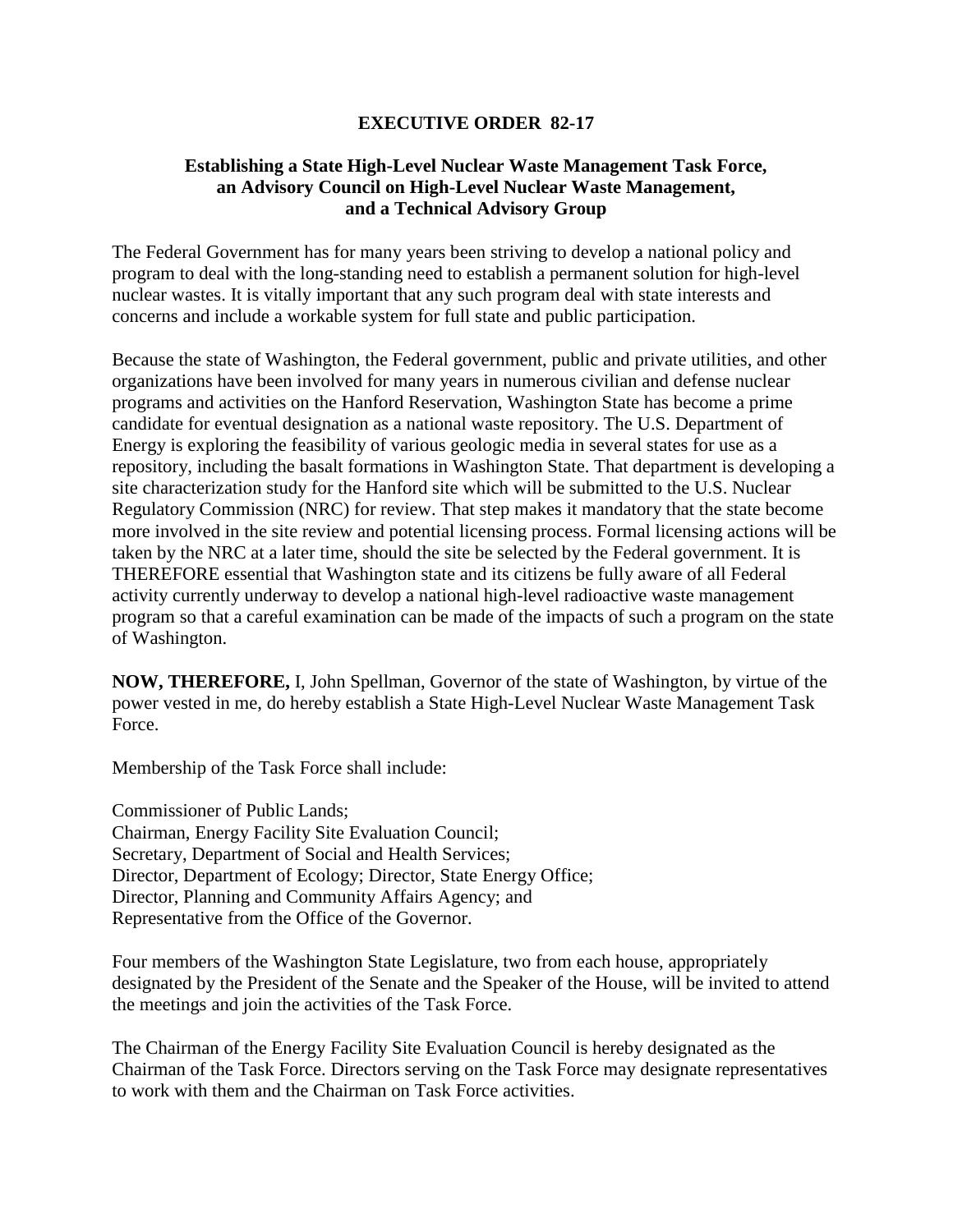The Task Force is charged with the following responsibilities:

1. Reviewing, monitoring, and evaluating all Federal activities and programs to isolate high-level nuclear waste from the biosphere to insure public health and safety.

2. Gathering and disseminating pertinent information about proposals, site identification, and selection processes.

3. Examining the appropriate relationships between the state and the Federal government concerning high-level waste management policies and programs.

4. Undertaking essential and needed cooperation and coordination with all involved Federal agencies.

5. Reviewing and refining state policies on high-level nuclear waste management in a manner that fully identifies state interests and concerns.

6. Holding public meetings or forums to solicit public input on the subject of high-level nuclear waste management.

7. Reporting its activities to the Governor and legislature as necessary but no less than every six months, and submitting any proposals it feels necessary to the Governor and legislature for needed legislative or administrative actions that will strengthen the state's ability to deal with nuclear waste management issues.

The Task Force shall continue in existence during the period in which the state is considered as a candidate site for the location of a repository.

Advisory Council on High-Level Radioactive Waste Management

For the purpose of assisting the Task Force, I also hereby establish an Advisory Council on High-Level Radioactive Waste Management. The Advisory Council, to be appointed by me, shall be composed of:

A County Commissioner from Benton County A city official from the Tri-Cities A representative from the Benton-Franklin Governmental Conference A representative from the Yakima Indian tribe Five private citizens, at least two of whom shall be from the Tri-Cities area

Technical Advisory Group

A Technical Advisory Group is hereby established in order to provide insights relative to the many technical aspects of the nuclear wastes issue. The Technical Advisory Group, to be appointed by me, shall be composed of representatives from the engineering, geological, geochemical, geophysical, hydrological, environmental, and health sciences and from other